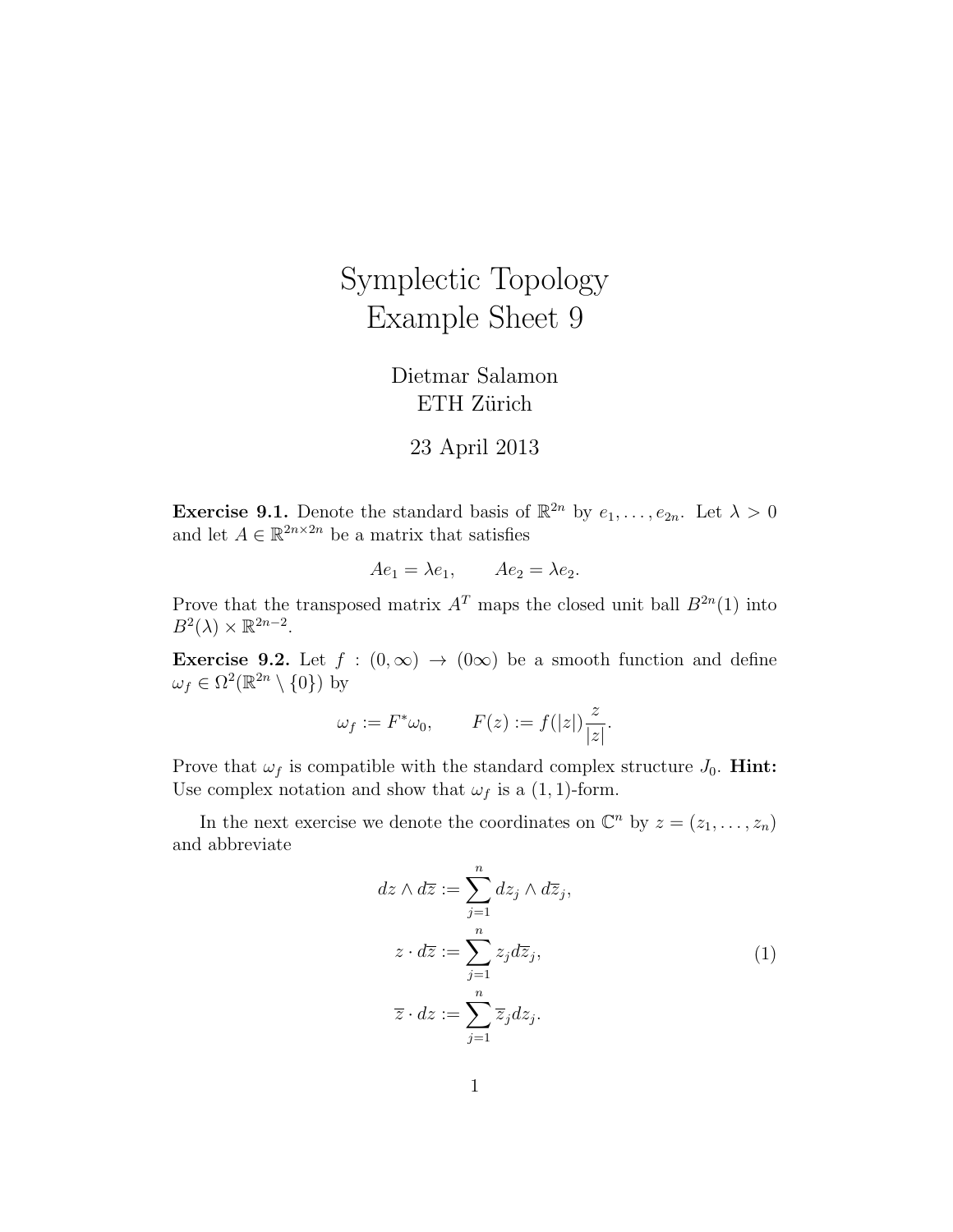**Exercise 9.3.** Define the 1-forms  $\alpha_0 \in \Omega^1(\mathbb{C}^n)$  and  $\alpha_{\text{FS}} \in \Omega^1(\mathbb{C}^n \setminus \{0\})$  by

$$
\alpha_0 := \frac{\mathbf{i}}{4} \left( z \cdot d\overline{z} - \overline{z} \cdot dz \right),
$$
  
\n
$$
\alpha_{\text{FS}} := \frac{\mathbf{i}}{4|z|^2} \left( z \cdot d\overline{z} - \overline{z} \cdot dz \right).
$$
\n(2)

Prove that

$$
\omega_0 := d\alpha_0 = \frac{\mathbf{i}}{2} dz \wedge d\overline{z} = \frac{\mathbf{i}}{2} \partial \overline{\partial} |z|^2,
$$
  
\n
$$
\rho_{\text{FS}} := d\alpha_{\text{FS}} = \frac{\mathbf{i}}{2} \left( \frac{dz \wedge d\overline{z}}{|z|^2} - \frac{\overline{z} \cdot dz \wedge z \cdot d\overline{z}}{|z|^4} \right) = \frac{\mathbf{i}}{2} \partial \overline{\partial} \log \left( |z|^2 \right).
$$
\n(3)

Thus  $\rho_{\text{FS}}$  is the pullback of the Fubini–Study form  $\omega_{\text{FS}}$  under the projection  $pr: \mathbb{C}^n \setminus \{0\} \to \mathbb{C}\mathrm{P}^{n-1}$ . Define  $F_\lambda: \mathbb{C}^n \setminus \{0\} \to \mathbb{C}^n \setminus B^{2n}(\lambda)$  by

$$
F_{\lambda}(z) := \sqrt{\lambda^2 + |z|^2} \frac{z}{|z|} = \sqrt{1 + \frac{\lambda^2}{|z|^2}} z
$$

and prove that

$$
F_{\lambda}^* \alpha_0 = \alpha_0 + \lambda^2 \alpha_{\text{FS}}, \qquad F_{\lambda}^* \omega_0 = \omega_0 + \lambda^2 \rho_{\text{FS}}.
$$

**Exercise 9.4.** Let  $u : \mathbb{C} \to \mathbb{C}^n$  be a holomorphic function of the form

$$
u(z) = z^m v(z)
$$

where  $v(0) \neq 0$ . Prove that

$$
\lim_{\delta \to 0} \int_{|z| = \delta} u^* \alpha_{\text{FS}} = m\pi. \tag{4}
$$

**Hint:** Consider first the case  $v(z) \equiv a$  for some nonzero vector  $a \in \mathbb{C}^n$ .

Exercise 9.5. Prove that the set

$$
\widetilde{\mathbb{C}}^n := \left\{ ([w_1 : \dots : w_n], (z_1, \dots, z)) \in \mathbb{C}\mathbb{P}^{n-1} \times \mathbb{C}^n \mid z_j w_k = z_k w_j \ \forall \ j, k \right\}
$$

is a complex submanifold of  $\mathbb{C}P^{n-1}\times \mathbb{C}^n$  and that

$$
Z := \mathbb{C}\mathrm{P}^{n-1} \times \{0\}
$$

is a complex submanifold of  $\tilde{\mathbb{C}}^n$ . Prove that the pullback of  $\omega_0 + \lambda^2 \rho_{FS}$  under the projection  $\pi : \widetilde{\mathbb{C}}^n \setminus Z \to \mathbb{C}^n \setminus \{0\}$  extends to a Kähler form on  $\widetilde{\mathbb{C}}^n$ .